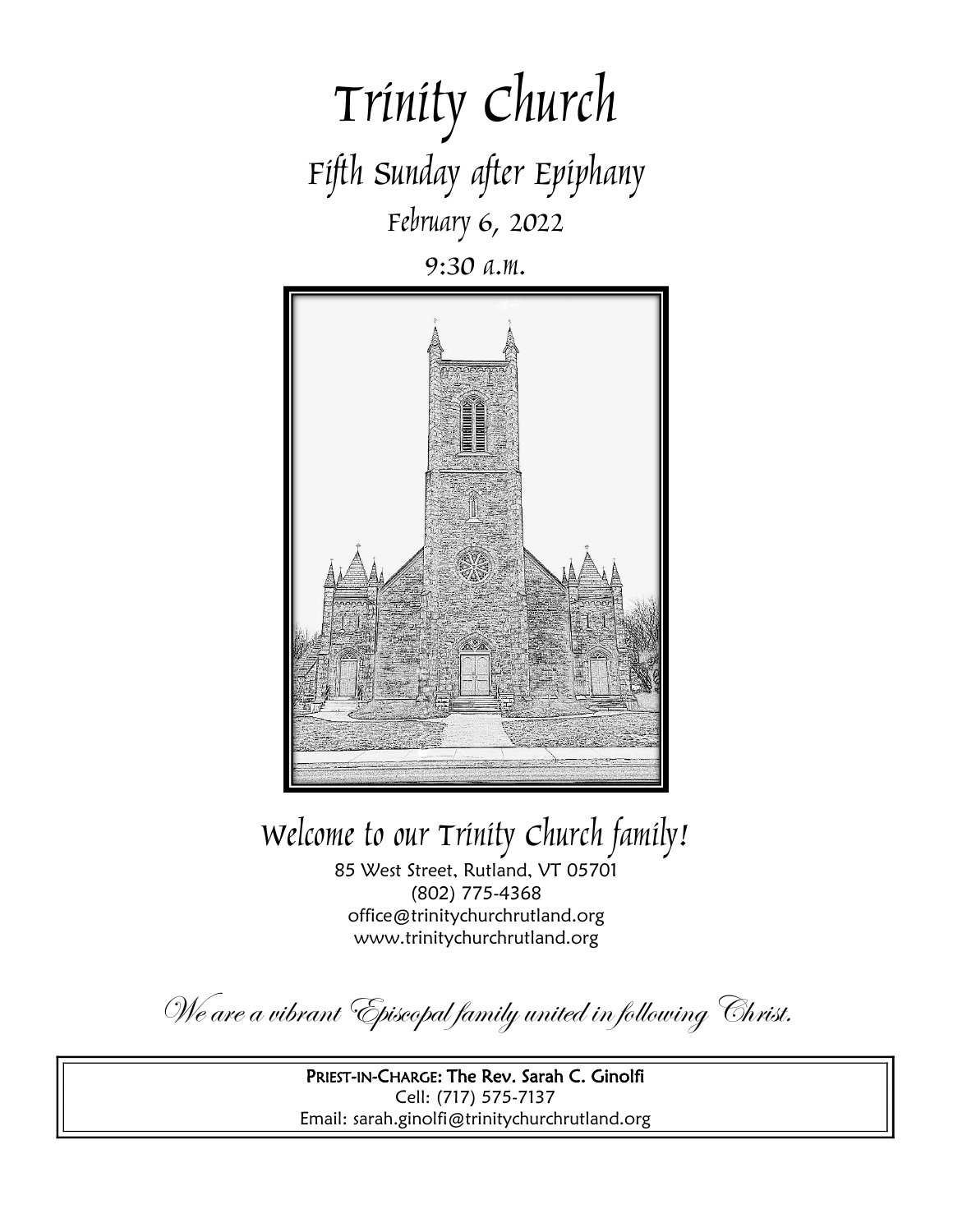### Announcements

Precautions Required for In-Person Worship—With the increase of COVID-19 cases in Vermont and nationwide and for the safety of our Trinity family, we are now requiring that face masks be worn in church and that seating spacing be more strictly followed. If you do not have a mask, please ask the ushers for one. Please use the pews marked with green tape.

Women of Trinity Meeting Today—The Women of Trinity will meet in the library following worship this morning. All women are invited and welcome! Please join us.

Altar Flowers Through Epiphany-Sunday, Feb. 20 and Sunday, Feb. 27 are available for memorials or celebrations. If you'd like to remember a loved one or celebrate a special occasion, please contact Wendy in the church office. Weekly flowers are provided by Garland's Park Place Florist and cost \$50 total for the two bouquets.

Trinity's Mailing Address—Our mailing address has returned to 85 West Street, Rutland, VT 05701. Please send any correspondence to our physical address as we are no longer subscribing to a Post Office box.

Community Cupboard Challenge—Green Mountain Power is sponsoring a matching campaign to support The Community Cupboard. During the month of February, GMP will add \$10 to every donation of \$10 or more. Contributions can be made by check (Rutland Community Cupboard, 65 River St, Rutland, VT 05701) or securely online at www.rutlandcommunitycupboard.org/fundraising-efforts.

Forward Day by Day—The Feb.-April issue of Forward Day by Day can be picked up in the chapel narthex.

\*\*\*\*\*\*\*

Our Staff: Priest-in-Charge, the Rev. Sarah Ginolfi; treasurer, Linda Fay; Parish Administrator, Wendy Grace; Music Director, John Riddle; Sexton. Jeff Zoesch

Our Vestry: Senior Warden, Fern Fryer; Junior Warden, Jay Slenker; Members: Melissa Alarie; Lisa F. Boerner; Elizabeth Bushey; Kathy Hall; Rich Jones; David Thurmer; Holly Webb

Today's Liturgical Assistants: Altar Guild— Lois Jaworski, Elizabeth Bushey, Elaine Foskett, Melissa Slenker; Chalice Assistant— Donna Kemnitzer; Old Testament Reader— Nanci Gordon; Epistle Reader— Kathy Hall; Intercessor— Katya Cooke; Ushers— Dana Peterson or Larry Patrick, Kathy Hall; Live Stream Tech— Lisa Frankel-Boerner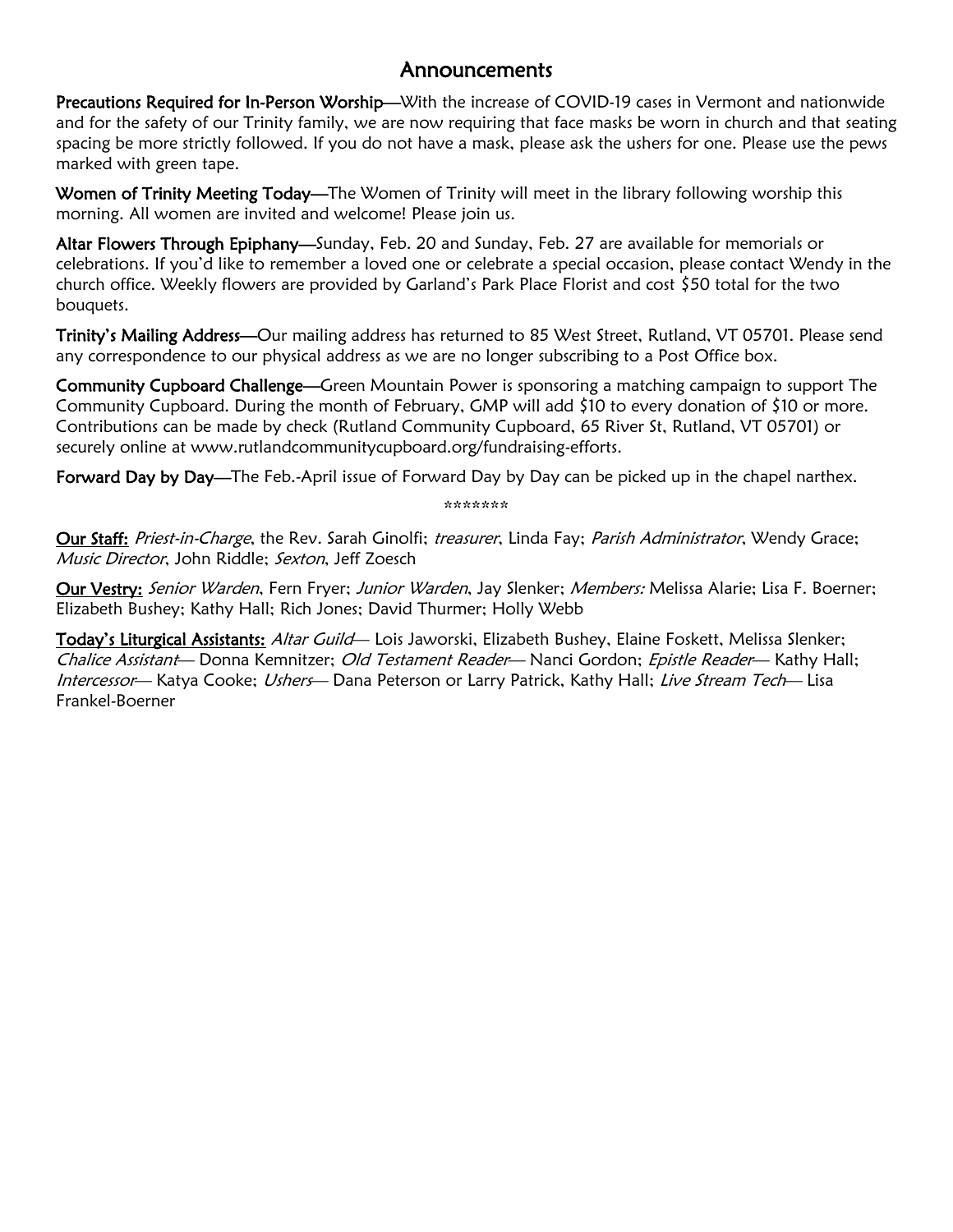# 9:30 a.m. Fifth Sunday after Epiphany – Holy Eucharist

## The Invitatory

Prelude **Blessed Jesus, we are here** and the *John Riddle* John Riddle

Processional Hymn #47 **Processional Hymn #47** On this day, the first of days

#### Opening Sentences

Officiant: Blessed be God: Father, Son, and Holy Spirit.

People: And blessed be his kingdom, now and for ever. Amen.

Officiant: Almighty God, to you all hearts are open, all desires known, and from you no secrets are hid: Cleanse the thoughts of our hearts by the inspiration of your Holy Spirit, that we may perfectly love you, and worthily magnify your holy Name; through Christ our Lord. Amen.

Gloria in Excelsis *(service music is found at the front of the hymnal)* S 277

The Collect of the Day

Officiant: The Lord be with you. People: And also with you. Officiant: Let us pray.

Set us free, O God, from the bondage of our sins, and give us the liberty of that abundant life which you have made known to us in your Son our Savior Jesus Christ; who lives and reigns with you, in the unity of the Holy Spirit, one God, now and for ever. Amen.

# The Word of the Lord

Lessons of the Day

First Reading Isaiah 6:1-8

Reader: A reading from the book of Isaiah.

In the year that King Uzziah died, I saw the Lord sitting on a throne, high and lofty; and the hem of his robe filled the temple. Seraphs were in attendance above him; each had six wings: with two they covered their faces, and with two they covered their feet, and with two they flew. And one called to another and said: "Holy, holy, holy is the Lord of hosts; the whole earth is full of his glory." The pivots on the thresholds shook at the voices of those who called, and the house filled with smoke. And I said: "Woe is me! I am lost, for I am a man of unclean lips, and I live among a people of unclean lips; yet my eyes have seen the King, the Lord of hosts!" Then one of the seraphs flew to me, holding a live coal that had been taken from the altar with a pair of tongs. The seraph touched my mouth with it and said: "Now that this has touched your lips, your guilt has departed and your sin is blotted out." Then I heard the voice of the Lord saying, "Whom shall I send, and who will go for us?" And I said, "Here am I; send me!" The Word of the Lord.

People: Thanks be to God.

Psalm Psalm 138

Officiant: Please join me in reciting Psalm 138. The congregation will respond on the even numbered, italicized verses.

1 I will give thanks to you, O Lord, with my whole heart; \* before the gods I will sing your praise.

2 I will bow down toward your holy temple and praise your Name, \* because of your love and faithfulness;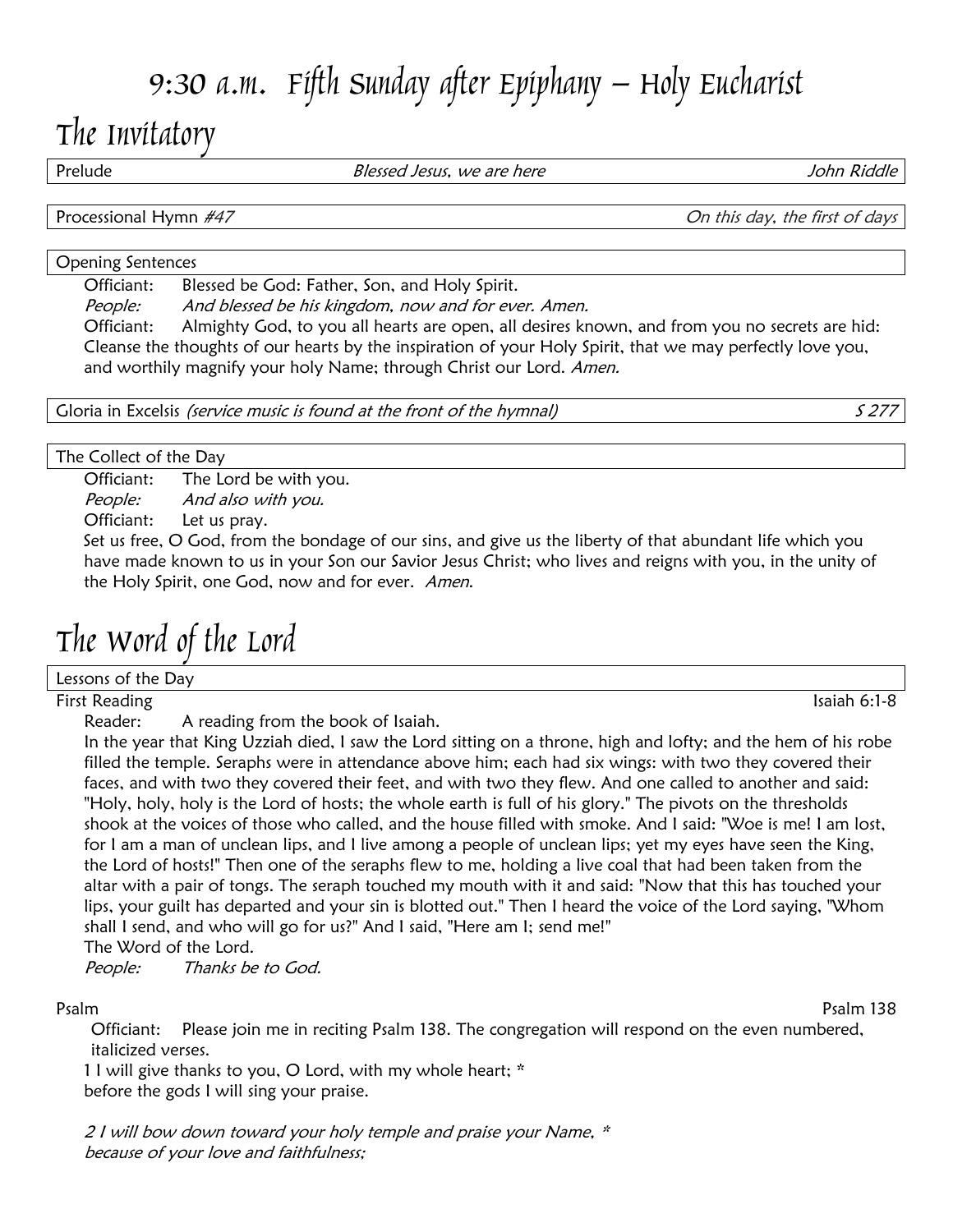3 For you have glorified your Name \* and your word above all things.

4 When I called, you answered me; \* you increased my strength within me.

5 All the kings of the earth will praise you, O Lord, \* when they have heard the words of your mouth.

6 They will sing of the ways of the Lord, \* that great is the glory of the Lord.

7 Though the Lord be high, he cares for the lowly; \* he perceives the haughty from afar.

8 Though I walk in the midst of trouble, you keep me safe; \* you stretch forth your hand against the fury of my enemies; your right hand shall save me.

9 The Lord will make good his purpose for me; \*

O Lord, your love endures for ever; do not abandon the works of your hands.

#### Second Reading 15:1-11 Corinthians 15:1-11

Reader: A reading from the first letter to the Corinthians.

I would remind you, brothers and sisters, of the good news that I proclaimed to you, which you in turn received, in which also you stand, through which also you are being saved, if you hold firmly to the message that I proclaimed to you--unless you have come to believe in vain. For I handed on to you as of first importance what I in turn had received: that Christ died for our sins in accordance with the scriptures, and that he was buried, and that he was raised on the third day in accordance with the scriptures, and that he appeared to Cephas, then to the twelve. Then he appeared to more than five hundred brothers and sisters at one time, most of whom are still alive, though some have died. Then he appeared to James, then to all the apostles. Last of all, as to one untimely born, he appeared also to me. For I am the least of the apostles, unfit to be called an apostle, because I persecuted the church of God. But by the grace of God I am what I am, and his grace toward me has not been in vain. On the contrary, I worked harder than any of them- though it was not I, but the grace of God that is with me. Whether then it was I or they, so we proclaim and so you have come to believe.

The Word of Lord. People: Thanks be to God.

Sequence Hymn #440 **Blessed Jesus, at thy word** 

#### Gospel Luke 5:1-11

Officiant: The Holy Gospel of our Lord Jesus Christ according to Luke.

People: Glory to you, Lord Christ.

Once while Jesus was standing beside the lake of Gennesaret, and the crowd was pressing in on him to hear the word of God, he saw two boats there at the shore of the lake; the fishermen had gone out of them and were washing their nets. He got into one of the boats, the one belonging to Simon, and asked him to put out a little way from the shore. Then he sat down and taught the crowds from the boat. When he had finished speaking, he said to Simon, "Put out into the deep water and let down your nets for a catch." Simon answered, "Master, we have worked all night long but have caught nothing. Yet if you say so, I will let down the nets." When they had done this, they caught so many fish that their nets were beginning to break. So they signaled their partners in the other boat to come and help them. And they came and filled both boats, so that they began to sink. But when Simon Peter saw it, he fell down at Jesus' knees, saying, "Go away from me, Lord, for I am a sinful man!" For he and all who were with him were amazed at the catch of fish that they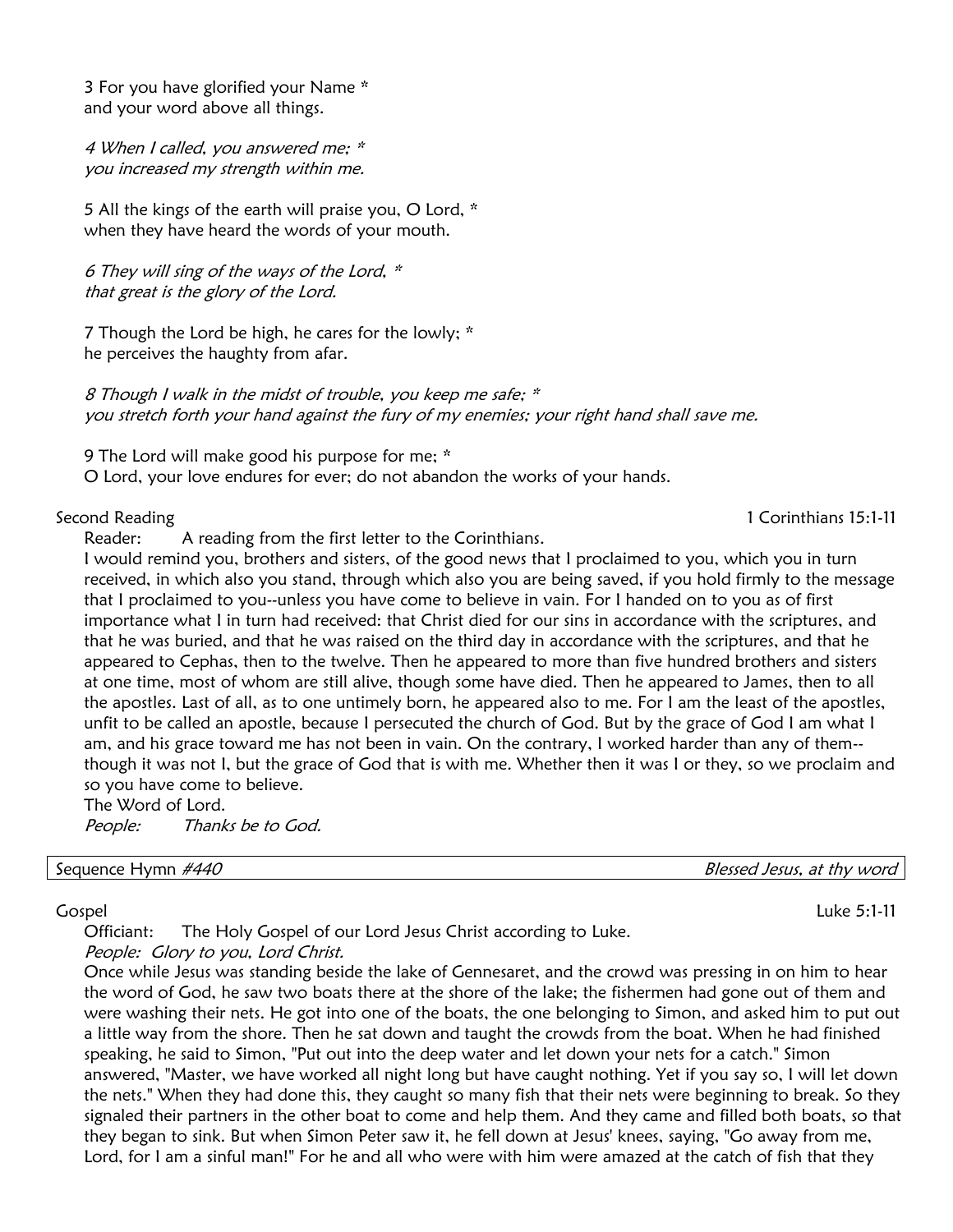had taken; and so also were James and John, sons of Zebedee, who were partners with Simon. Then Jesus said to Simon, "Do not be afraid; from now on you will be catching people." When they had brought their boats to shore, they left everything and followed him.

The Gospel of the Lord.

People: Praise to you, Lord Christ.

Sermon The Rev. Sarah Ginolfi

The Nicene Creed (Congregation)

Officiant: Please join me in saying the Nicene Creed. People: We believe in one God, the Father, the Almighty, maker of heaven and earth, of all that is, seen and unseen. We believe in one Lord, Jesus Christ, the only Son of God, eternally begotten of the Father, God from God, Light from Light, true God from true God, begotten, not made, of one Being with the Father. Through him all things were made. For us and for our salvation he came down from heaven: by the power of the Holy Spirit he became incarnate from the Virgin Mary, and was made man. For our sake he was crucified under Pontius Pilate; he suffered death and was buried. On the third day he rose again in accordance with the Scriptures; he ascended into heaven and is seated at the right hand of the Father. He will come again in glory to judge the living and the dead, and his kingdom will have no end. We believe in the Holy Spirit, the Lord, the giver of life, who proceeds from the Father and the Son. With the Father and the Son he is worshiped and glorified. He has spoken through the Prophets. We believe in one holy catholic and apostolic Church. We acknowledge one baptism for the forgiveness of sins. We look for the resurrection of the dead, and the life of the world to come. Amen.

#### Intercession Prayers and Confession

| Reader:                       | Dear God, we seek to follow your will. Guide us as we deepen in spirituality, grow in<br>compassion, and be your courageous hope in the world. Father, we pray for your holy<br>Catholic Church. We pray for The Church of Ireland; St. Peter's Church, Bennington; Collins<br>Sennett, Senior Warden.                                                                                                                                       |
|-------------------------------|----------------------------------------------------------------------------------------------------------------------------------------------------------------------------------------------------------------------------------------------------------------------------------------------------------------------------------------------------------------------------------------------------------------------------------------------|
| People:                       | That we all may be one.                                                                                                                                                                                                                                                                                                                                                                                                                      |
| Reader:<br>People:            | Grant that every member of the Church may truly and humbly serve you;<br>That your Name may be glorified by all people.                                                                                                                                                                                                                                                                                                                      |
| Reader:<br>People:            | We pray for all bishops, priests, and deacons. We pray especially for Justin, Archbishop of<br>Canterbury; Michael, our Presiding Bishop; Shannon, our Bishop; and Sarah, our priest.<br>That they may be faithful ministers of your Word and Sacraments.                                                                                                                                                                                    |
| Reader:<br>People:            | We pray for all who govern and hold authority in the nations of the world;<br>That there may be justice and peace on the earth.                                                                                                                                                                                                                                                                                                              |
| Reader:<br>People:<br>Reader: | Give us grace to do your will in all that we undertake;<br>That our works may find favor in your sight.<br>We pray for all victims of violence; for those persecuted for race or gender; for all suffering<br>financial hardship. We remember those commended to us, especially Gary and Elaine,<br>Dennis, Rodney, John, Meg, Mike, Emily, Eric, Mona, Harriet, Mary Ann. Have compassion<br>on those who suffer from any grief or trouble; |
| People:                       | That they may be delivered from their distress.                                                                                                                                                                                                                                                                                                                                                                                              |
| Reader:<br>People:            | Give to the departed eternal rest, especially Ruth Partridge who died last Tuesday.<br>Let light perpetual shine upon them.                                                                                                                                                                                                                                                                                                                  |
| Reader:                       | We praise you for your saints who have entered into joy;                                                                                                                                                                                                                                                                                                                                                                                     |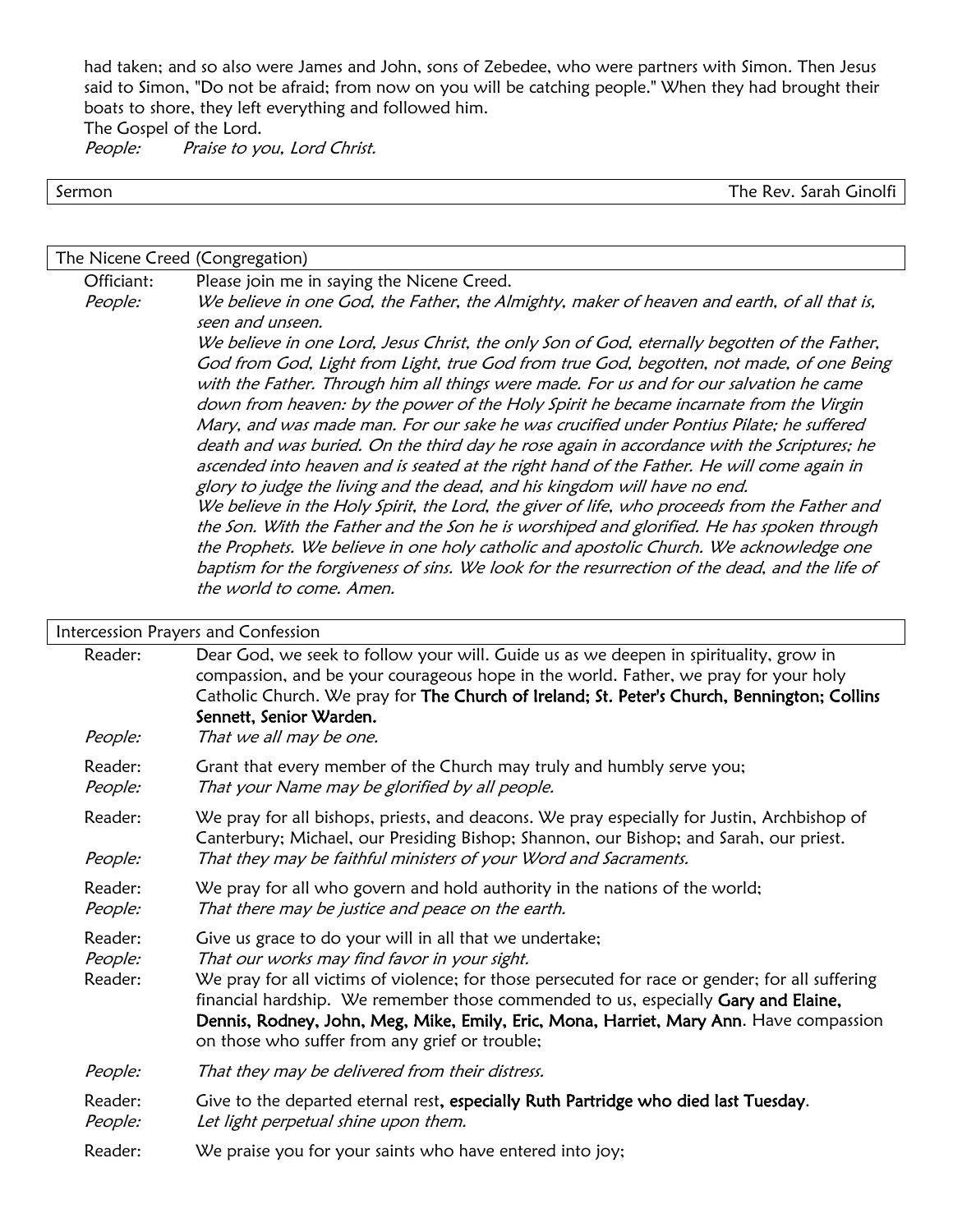People: May we also come to share in your heavenly kingdom.

Reader: Praise God for those in every generation in whom Christ has been honored. We pray for parishioners celebrating birthdays and anniversaries and other special occasions. Pray that we may have grace to glorify Christ in our own day. Silence.

Celebrant: Heavenly Father, in your Word you have given us a vision of that holy City to which the nations of the world bring their glory: Behold and visit, we pray, the cities of the earth. Renew the ties of mutual regard which form our civic life. Send us honest and able leaders. Enable us to eliminate poverty, prejudice, and oppression, that peace may prevail with righteousness, and justice with order, and that men and women from different cultures and with differing talents may find with one another the fulfillment of their humanity; through Jesus Christ our Lord. Amen.

#### The Confession and Absolution

| Celebrant:     | Let us confess our sins against God and our neighbor.                                         |
|----------------|-----------------------------------------------------------------------------------------------|
| All:           | Most merciful God, we confess that we have sinned against you in thought, word, and deed,     |
|                | by what we have done, and by what we have left undone. We have not loved you with our         |
|                | whole heart; we have not loved our neighbors as ourselves. We are truly sorry and we          |
|                | humbly repent. For the sake of your Son Jesus Christ, have mercy on us and forgive us; that   |
|                | we may delight in your will, and walk in your ways, to the glory of your Name. Amen.          |
| Celebrant:     | Almighty God have mercy on you, forgive you all your sins through our Lord Jesus Christ,      |
|                | strengthen you in all goodness, and by the power of the Holy Spirit keep you in eternal life. |
|                | Amen.                                                                                         |
|                |                                                                                               |
| TL - N - - - - |                                                                                               |

#### The Peace

| Celebrant:     | The peace of the Lord be always with you. |
|----------------|-------------------------------------------|
| <i>People:</i> | And also with you.                        |

Thank you for remaining in your place for the passing of the peace. In these times, you may exchange the peace through eye contact with a wave, a bow, a smile, or whatever motion you grow to embrace in this adapted practice.

#### **Announcements**

All may come up the center aisle to receive Communion. Alert an usher if you wish to receive communion in your seat. The priest will distribute the bread and the wine in "kits" that we will consume together once all are served. Those wishing to receive a blessing instead of Communion are invited to cross their arms as a signal to the priest. Also, for various reasons, some opt to receive communion in "one kind" i.e. only the bread or only the wine. Communion in "one kind" still constitutes the full receipt of Communion. Let those serving Communion know if this is your preference upon arrival to the railing.

Thank you for your financial commitment to the life of Trinity Church. Your gift helps our church family spread God's love and joy in the world! Offering plates are located at the top of the center aisle on the way to the altar as well as near the center exit doors.

Offertory Hymn #487 Come, my Way, my Truth, my Life

### The Holy Communion

The Great Thanksgiving Services of the State of the State of the State of the State of the State of the State of the State of the State of the State of the State of the State of the State of the State of the State of the S Celebrant: The Lord be with you. People: And also with you. Celebrant: Lift up your hearts.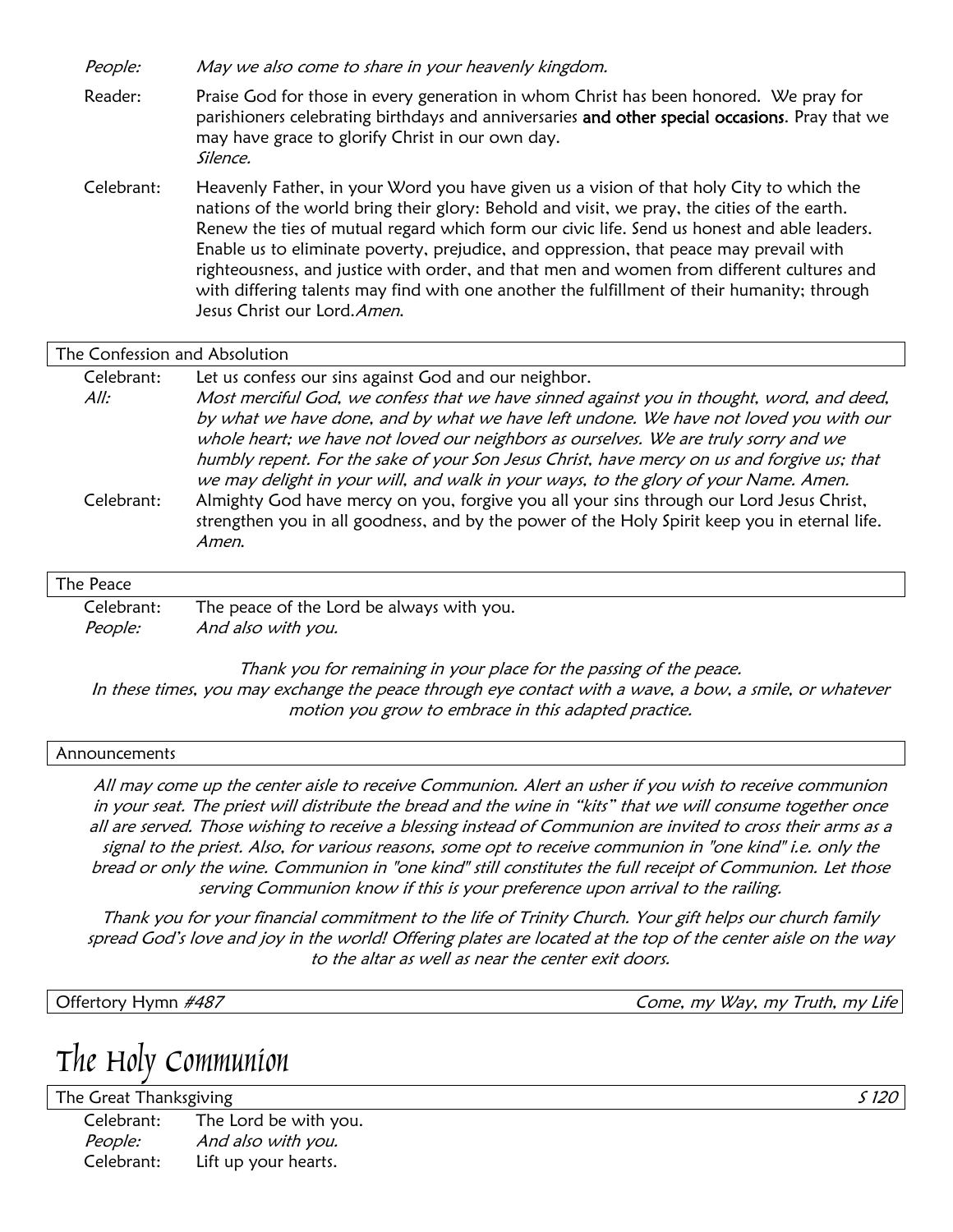| People:    | We lift them to the Lord.                                                                     |
|------------|-----------------------------------------------------------------------------------------------|
| Celebrant: | Let us give thanks to the Lord our God.                                                       |
| People:    | It is right to give him thanks and praise.                                                    |
| Celebrant: | It is right, and a good and joyful thing, always and everywhere to give thanks to you, Father |
|            | Almighty, Creator of heaven and earth, because in the mystery of the Word made flesh, you     |
|            | have caused a new light to shine in our hearts, to give the knowledge of your glory in the    |
|            | face of your son Jesus Christ our Lord. Therefore we praise you, joining our voices with      |
|            | Angels and Archangels and with all the company of heaven, who for ever sing this hymn to      |
|            | proclaim the glory of your Name:                                                              |
|            |                                                                                               |

#### Sanctus  $\sim$  Since  $\sim$  Since  $\sim$  Since  $\sim$  Since  $\sim$  Since  $\sim$  Since  $\sim$  Since  $\sim$  Since  $\sim$  Since  $\sim$  Since  $\sim$  Since  $\sim$  Since  $\sim$  Since  $\sim$  Since  $\sim$  Since  $\sim$  Since  $\sim$  Since  $\sim$  Since  $\sim$  Since  $\sim$

All: Holy, Holy, Holy Lord, God of power and might, heaven and earth are full of your glory. Hosanna in the highest. Blessed is he who comes in the name of the Lord. Hosanna in the highest.

#### Eucharistic Prayer A (People stand or kneel as able.)

Celebrant: Holy and gracious Father: In your infinite love you made us for yourself, and, when we had fallen into sin and become subject to evil and death, you, in your mercy, sent Jesus Christ, your only and eternal Son, to share our human nature, to live and die as one of us, to reconcile us to you, the God and Father of all. He stretched out his arms upon the cross, and offered himself, in obedience to your will, a perfect sacrifice for the whole world. On the night he was handed over to suffering and death, our Lord Jesus Christ took bread; and when he had given thanks to you, he broke it, and gave it to his disciples, and said, "Take, eat: This is my Body, which is given for you. Do this for the remembrance of me." After supper he took the cup of wine; and when he had given thanks, he gave it to them, and said, "Drink this, all of you: This is my Blood of the new Covenant, which is shed for you and for all for the forgiveness of sins. Whenever you drink it, do this for the remembrance of me." Therefore we proclaim the mystery of faith: All: Christ has died. Christ is risen. Christ will come again. Celebrant: We celebrate the memorial of our redemption, O Father, in this sacrifice of praise and thanksgiving. Recalling his death, resurrection, and ascension, we offer you these gifts. Sanctify them by your Holy Spirit to be for your people the Body and Blood of your Son, the holy food and drink of new and unending life in him. Sanctify us also that we may faithfully

> receive this holy Sacrament, and serve you in unity, constancy, and peace; and at the last day bring us with all your saints into the joy of your eternal kingdom. All this we ask through your Son Jesus Christ: By him, and with him, and in him, in the unity of the Holy Spirit all honor and glory is yours, Almighty Father, now and for ever. AMEN.

The Lord's Prayer Celebrant: And now, as our Savior Christ has taught us, we are bold to say, All: Our Father, who art in heaven, hallowed be thy Name, thy kingdom come, thy will be done, on earth as it is in heaven. Give us this day our daily bread. And forgive us our trespasses, as we forgive those who trespass against us. And lead us not into temptation, but deliver us from evil. For thine is the kingdom, and the power, and the glory, for ever and ever. Amen.

#### The Fraction

| Celebrant: | Alleluia, Christ our Passover is sacrificed for us. |
|------------|-----------------------------------------------------|
| People:    | Therefore, let us keep the feast. Alleluia!         |